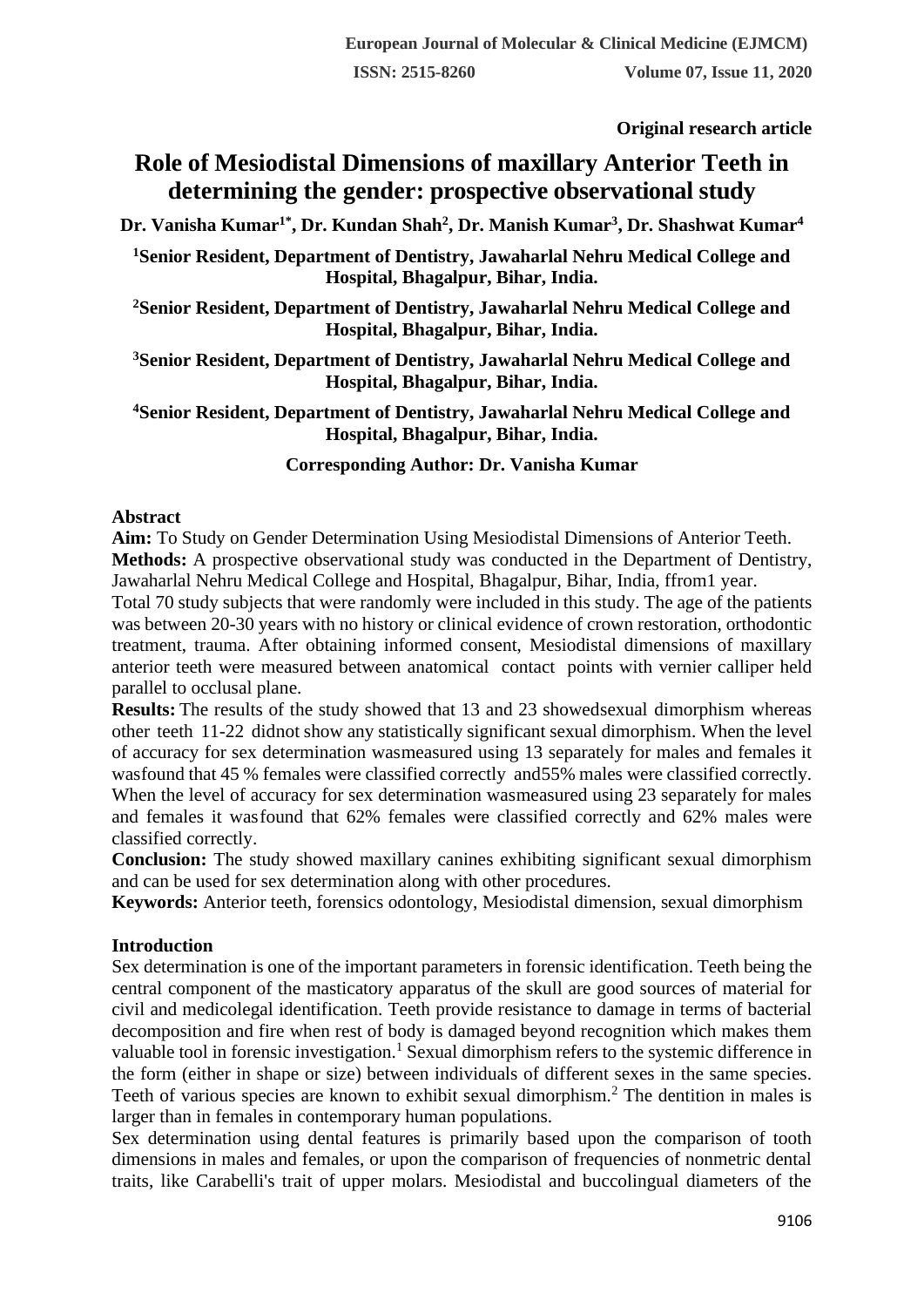**ISSN: 2515-8260 Volume 07, Issue 11, 2020**

permanent tooth crown are the two most commonly used and researched features used in determining sex on the basis of dental measurements.<sup>3</sup> Yuen *et al*. conducted a study on Mesiodistal dimension of deciduous and permanent teeth of the Southern Chinese population and found that none of the primary teeth nor three of the permanent teeth were found to have significant sex differences in size. Percentage sexual dimorphism ranged from 0.06% to 1.97% for the primary teeth and from 0.36% to 5.27% for the permanent teeth.<sup>4</sup>

The most usual way to obtain data is from dental casts using a digital caliper. There are several measures to take into account and their analysis may be performed through direct comparison of measures, statistical analyses, or indexes. Only two previous studies presented potential predictive sex models for Portuguese populations using dental measurements. Pereira et al.  $(2010)^5$ , using upper canine-to-canine teeth, rendered a combination of incisors Mesiodistal and canine diagonal distances. As the proposed model was confined to only six teeth, it lacks a complete teeth analysis. On the other hand, Silva et al.  $(2015)^6$  employed the mandibular canine index  $\frac{1}{1}$  with a modest success rate of 64.2%, concluding that this index should be restrictively applied to the Portuguese scenario in sex identification.

## **Material and methods**

A prospective observational study was conducted in the Department of Dentistry, Jawaharlal Nehru Medical College and Hospital, Bhagalpur, Bihar, India, for 1 year, after taking the approval of the protocol review committee and institutional ethics committee.

Total 70 study subjects that were randomly were included in this study. The age of the patients was between 20-30 years with no history or clinical evidence of crown restoration, orthodontic treatment, trauma. They had complete set of fully erupted teeth. The teeth were non carious, nonattrited and intact teeth as well as peridontally healthy. All maxillary teeth were satisfactorily aligned. After obtaining informed consent, Mesiodistal dimensions of maxillary anterior teeth were measured between anatomic contact points with vernier calliper held parallel to occlusal plane. Each reading was taken up thrice and then average of the three values was obtained to minimize the error. The data collected was subjected to statistical analysis.

### **Results**

Statistical analysis all six anterior permanent maxillaryteeth showed that out chosen 6 teeth only 2 teeth were found to be statistically significant. These teeth were 13 and 23 The results of the study showed that 13 and 23 showedsexual dimorphism whereas other teeth 11,12,21,22 didnot show any statistically significant sexual dimorphism.

The accuracy of gender determination using 13

When the level of accuracy for sex determination was measured using 13 separately for males and females it wasfound that 45 % females were classified correctly and55% males were classified correctly.

The accuracy of determining gender using 23

When the level of accuracy for sex determination was measured using 23 separately for males and females it wasfound that 62% females were classified correctly and 62% males were classified correctly.

The accuracy of determining gender using  $13 \& 23$  When the level of accuracy for sex determination wasmeasured using 13 & 23 together for males and females itwas found that 65% females were classified correctly and50% males were classified correctly.

Percent dimorphism

The percent to which the tooth size of males exceeded thatof females was expressed as the male/female ratio minus

In our study only tooth which showed significant percent dimorphism are  $13 \& 23$ .

**Table 1:**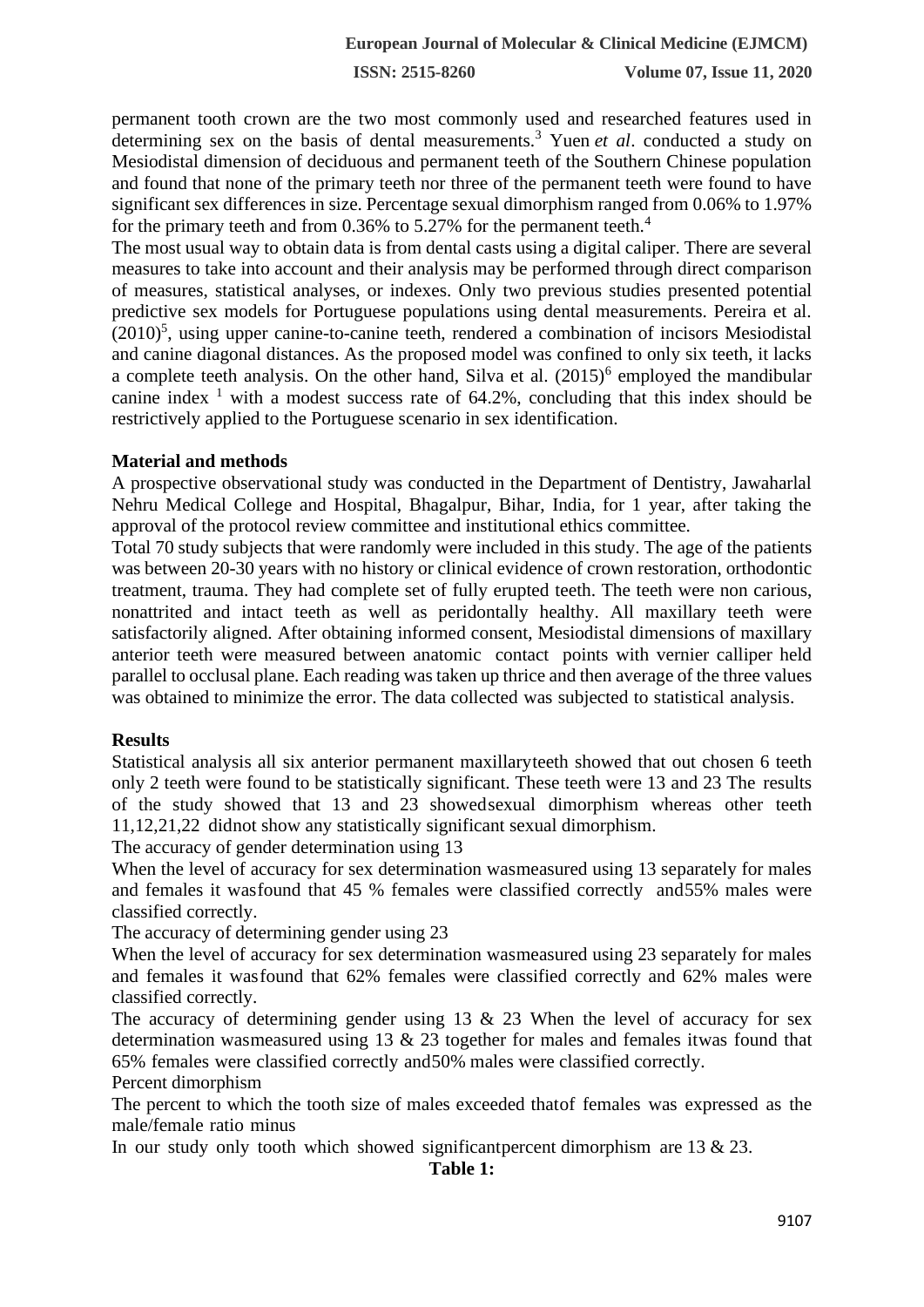## **European Journal of Molecular & Clinical Medicine (EJMCM)**

**ISSN: 2515-8260 Volume 07, Issue 11, 2020**

| <b>Tooth</b> | <b>Mean</b> | <b>Mean</b>  | <b>SD</b> | <b>SD</b> | p value   |
|--------------|-------------|--------------|-----------|-----------|-----------|
|              | valuemale   | value female | male      | female    |           |
| 11           | 8.77        | 8.62         | 0.855     | 0.536     | 0.12      |
| 12           | 6.87        | 6.85         | 0.663     | 0.645     | <b>NA</b> |
| 13           | 7.86        | 7.54         | 0.636     | 0.652     | 0.05      |
| 21           | 8.26        | 8.22         | 0.574     | 0.529     | 0.32      |
| 22           | 6.87        | 6.76         | 0.687     | 0.689     | 0.69      |
| 23           | 7.91        | 7.84         | 0.597     | 0.644     | 0.02      |

#### **Discussion**

Gender determination in damaged and mutilated dead bodies or from skeletal remains constitutes the foremost step for identification in medico-legal examination and bioarcheology. Whenever it is possible to predict the sex, identification is simplified because then missing persons of only that sex need to be considered.<sup>2</sup> Although the DNA profile gives accurate results yet measurement of linear dimensions such as arthopometric or odontometric parameters can be used for determination of sex in a large population because they are simple, reliable, inexpensive, and easy to measure.

Considering the fact that there are differences in odontometric features in specific populations, even within the same population in the historical and evolutional context, it is necessary to determine specific population values in order to make identification possible on the basis of dental measurements.<sup>3</sup> Thus the study evaluated Mesiodistal dimension of permanent maxillary incisors and canines specific for males and females of the North Indian population.

Doris et al. have indicated that the early permanent dentitions provide the best sample for tooth size measurements because early adulthood dentition has less mutilation and less attrition in most individuals. Consequently, the effect of these factors on the actual Mesiodistal tooth width would be minimum.<sup>7</sup> Thus only subjects in the 20-30 years' age group were included in the study sample.

Various odontometric dimensions have been used for the purpose of sex estimation such as mandibular canine index, $8\text{ buccolingual dimension of teeth},^3$  and height of tooth.<sup>9</sup>

Sexual dimorphism refers to the systemic differences in form (size, shape, color) between individuals of different sexes in the same species. Sexual dimorphism refers to those differences in size, stature and appearance between male and female that can be applied to dental identification. (Keisu 1990). It is useful tool to distinguish them especially in forensic investigations. Teeth are extremely durable even when the rest of the body undergoes decomposition and when bodies are damaged beyond recognition. Teeth of various species especially humans are known to exhibit sexual dimorphism. So they are an invaluable additional tool to determine sex on fragmentary adult skeletons. Of all the teeth in the human dentition, the canines are the least frequently extracted teeth possibly because of the relatively decreased incidence of caries and periodontal disease.<sup>8</sup> Canines have been recovered from human remains in extreme conditions such as air disasters and hurricanes. There are different theories but according to Moss, it is because of greater thickness of enamel in males due to long period of amelogenesis as compared to females. Because of the Y chromosome producing slower male maturation.<sup>10,11</sup> In our study, we found that only canines showed statistically significant sexual dimorphism in accordance with the study conducted by Hashim HA and Murshid ZA in 1993.<sup>12</sup>